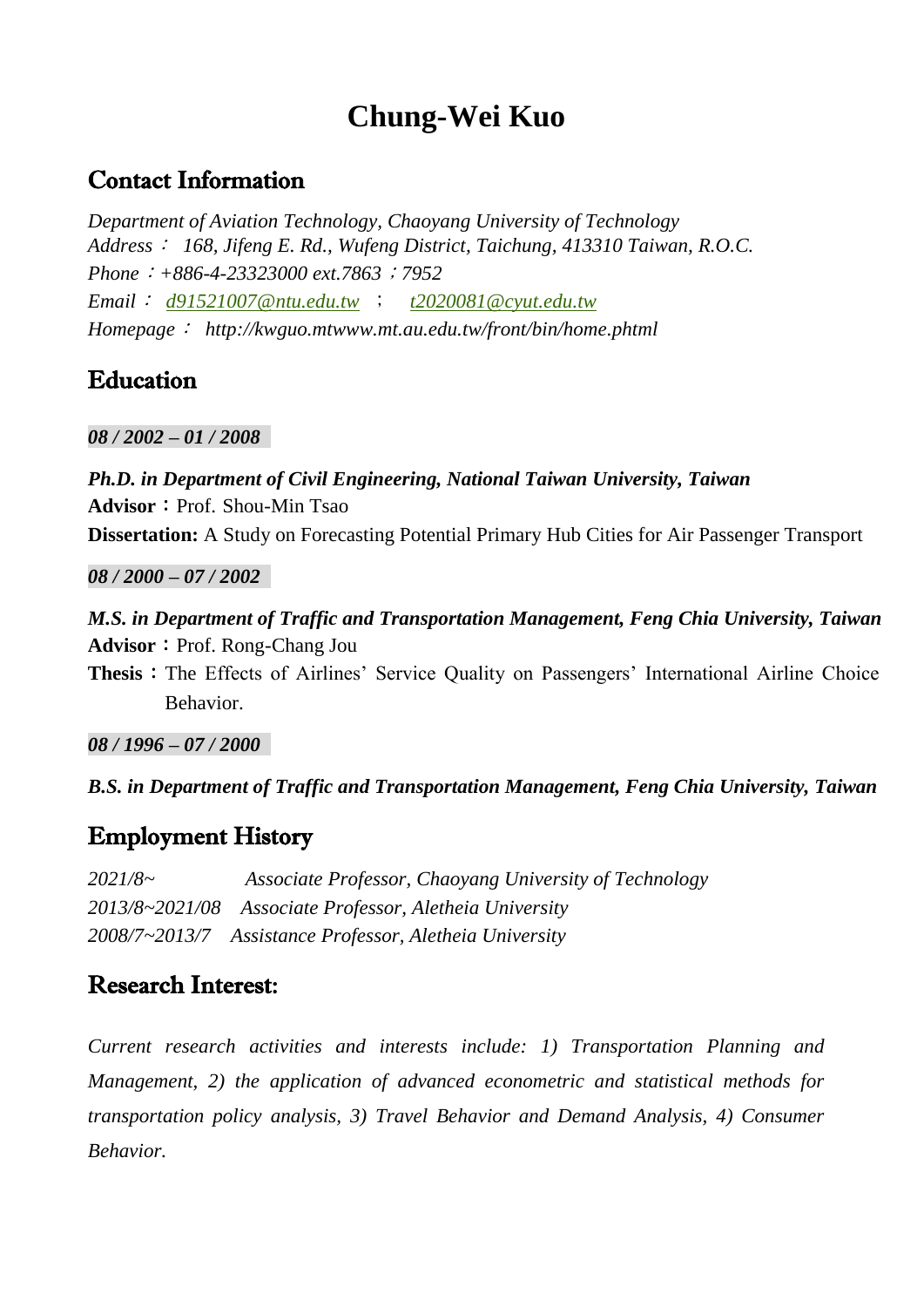## Publications

- 1. Kuo, C.W.\*, 2021. *Can We Return to Our Normal Life When the Pandemic Is under Control? A Preliminary Study on the Influence of COVID-19 on the Tourism*  Characteristics *of Taiwan*. Sustainability 13(17), 9589; **(***SSCI, SCI Expanded*;2020 Impact Factor =3.251 ; rank in ENVIRONMENTAL STUDIES =60/125 ; rank in ENVIRONMENTAL SCIENCES= 160/302)
- 2. Jou, R. C., Chiou, Y. C., Kuo, C.W.\*, 2021. *Low-Cost Carrier Passengers' Willingness-To-Pay for the Seat Pre-Selection Service: A Case Study on the Taiwan-Japan Route*. Journal of Advanced Transportation. **(***SCI Expanded*; 2019 Impact Factor = 2.266; rank in ENGINEERING, CIVIL=75/134 ; rank in TRANSPORTATION SCIENCE  $\&$ TECHNOLOGY= 24/36) (DOI: *10.1155/2021/6699270*) (corresponding author)
- 3. Kuo, C.W., Jou, R. C., 2018. *Air passengers' willingness to pay for counter check-in*  service*.* Transportation Research Part A:Policy and Practice, 107, 203-215. (*SSCI, SCI*; Times Cited  $= 3$ ; 2018 Impact Factor  $= 3.693$ ; rank in TRANSPORTATION SCIENCE  $&$  TECHNOLOGY= 10/37)
- 4. Kuo, C.W., Jou, R. C., 2017. *Willingness to pay for airlines' premium economy class*: *The perspective of passengers*. Journal of Air Transport Management, 59, 134-142. (SSCI ; Times Cited  $=18$  ; 2017 Impact Factor  $= 2.038$  ; rank in TRANSPORTATION=17/31)
- 5. Kuo, C.W., Jou, R. C., 2014. *Asymmetric response model for evaluating airline service*  quality:*An empirical study in cross-strait direct flights*. Transportation Research Part A: Policy and Practice, 62, 63-70. (*SSCI*, *SCI*; Times Cited: 24; 2014 Impact Factor=2.789; rank in TRANSPORTATION SCIENCE & TECHNOLOGY=  $6/33$ )
- 6. Kuo, C.W. \*, Tang, M. L., 2013. *Relationships among service quality, corporate image, customer* satisfaction*, and behavioral intention for the elderly in high speed rail* services. Journal of Advanced Transportation, 47, 512-525. **(***SCI Expanded*; Times Cited=96; 2013 Impact Factor= 1.878 ; rank in ENGINEERING, CIVIL=17/124 ; rank in TRANSPORTATION SCIENCE & TECHNOLOGY= 10/32)
- 7. Jou, R.C., Kuo, C.W\*., and Tang, M. L., 2013. *A Study of Job Stress and Turnover Tendency* among *Air Traffic Controllers-The Mediating Effects of Job Satisfaction*. Transportation Research Part E:Logistics and Transportation Review, 57, 95-104. *(SSCI, SCI*: Times Cited=92; 2013 Impact Factor=2.193; rank in ENGINEERING, CIVIL= 13/124; rank in OPERATIONS RESEARCH & MANAGEMENT SCIENCE= 7/79) (corresponding author)
- 8. Kuo, C. W., Jou, R. C., and Lin., S.W., 2012.*Turnover Intention of Air Traffic Controllers in Taiwan*. Journal of Air Transport Management, 25, 50-52. (*SSCI*; Times Cited=22; 2012 Impact Factor=0.800; rank in TRANSPORTATION=22/26)
- 9. Jou, R.C., Chiou, Y.C., Kuo, C.W., and Tan, H.I., 2013. *Freeway driver's willingness to pay for an on board unit under Electronic Toll Collection System*. Transportation Research Part C: Emerging Technologies, 27, 16-24. *(SCI*; Times Cited=13; 2013) Impact Factor=2.820 ; rank in TRANSPORTATION SCIENCE & TECHNOLOGY=3/32)
- 10.Chao, M. C., Jou, R. C., Liao, C. C., and Kuo, C. W., 2015. *Workplace stress, job satisfaction,* job *performance, and turnover intention of health care workers in rural*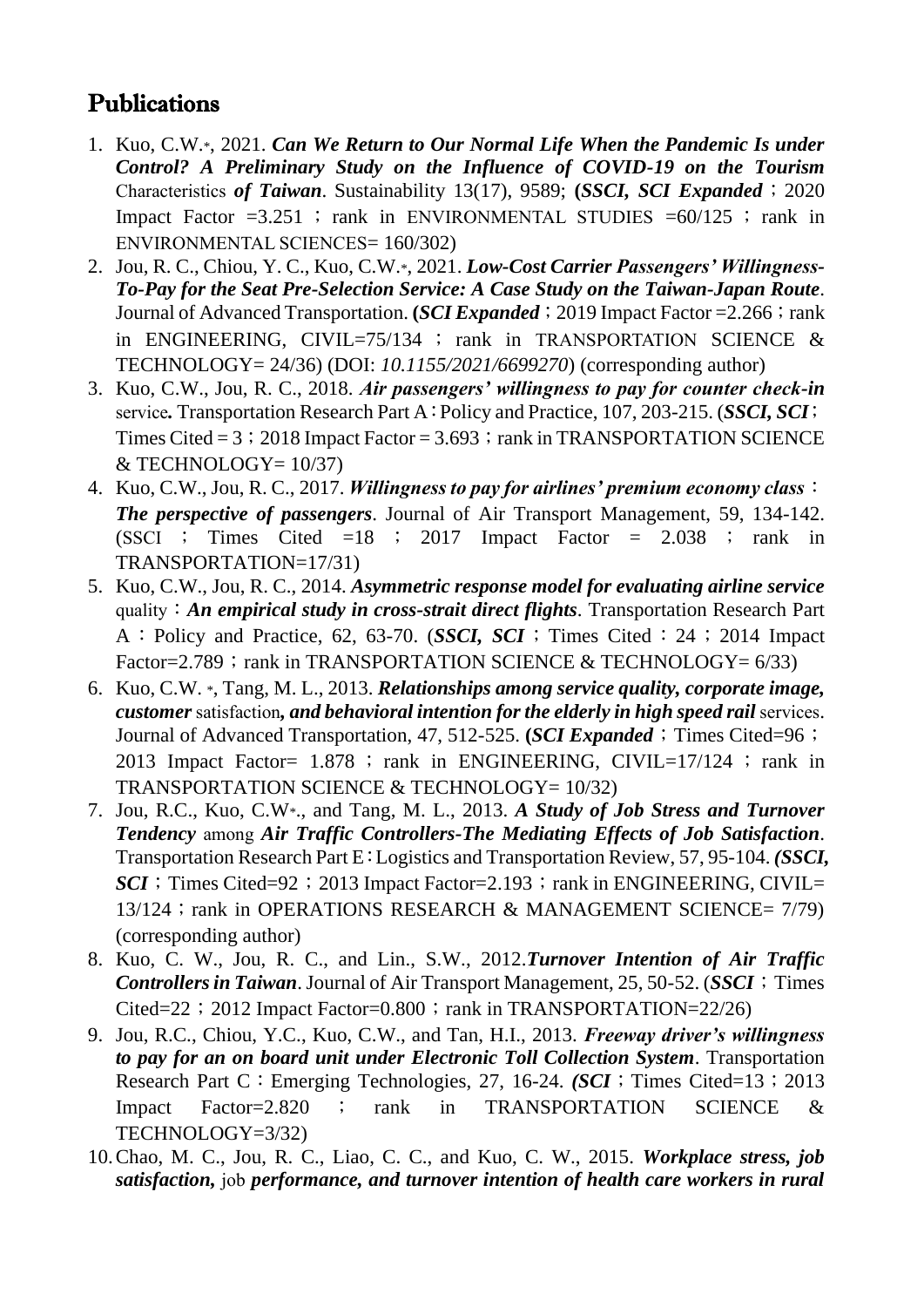*Taiwan*. Asia-Pacific Journal of Public Health, 27(2), 1827-1836. *(SCI* ; Times Cited=113; 2015 Impact Factor=1.722; rank in PUBLIC, ENVIRONMENTAL  $\&$ OCCUPATIONAL HEALTH=80/173)

- 11.Jou, R.C., Lam, S.H., Kuo, C.W., Chen, C.C., 2008. *The Asymmetric Effects of Service Quality on Passengers' Choice of Carriers for International Air Travel*. Journal of Advanced Transportation, 42(2), 179-208. **(***SCI Expanded*; Times Cited=27; 2008 Impact Factor=1.207 ; rank in ENGINEERING, CIVIL=18/91 ; rank in TRANSPORTATION SCIENCE & TECHNOLOGY= 9/23)
- 12.Jou, R.C., Lam, S.H., David A., Chen, C.C., Kuo, C.W., 2008. *The Effects of Service Quality and Price on International Airlines' Competition*. Transportation Research Part E: Logistics and Transportation Review, 44(4), 580-592. (*SSCI*, *SCI*; Times Cited=78; 2008 Impact Factor=1.270 ; rank in ENGINEERING, CIVIL= 14/91 ; rank in OPERATIONS RESEARCH & MANAGEMENT SCIENCE=18/64 )
- 13. 周榮昌、郭仲偉\*、廖崇堯(2012),兩岸直航航空旅運選擇行為之研究:以台北**-**上海航線 為例。運輸學刊,第二十四卷,第二期,135-166頁。(**TSSCI**) (ISSN:1027-2275) (**corresponding author**)
- 14. 郭仲偉、盧衍良(2011)。台灣飛航管制員於不同管制階段下之工作壓力探討。航空、太空 及民航學刊系列B,第四十三卷,第二期,107-116頁。**(EI)** (ISSN:1022-0666)
- 15. 郭仲偉、湯美玲、呂婉甄(2010)。不同高齡消費族群對高鐵運輸服務需求之研究。危機管 理學刊, 第七卷, 第二期, 95-108頁。(ISSN: 1816-4714)

### Conference Presentations

- 1. Kuo, C.W., 2019. A Study of the High-Speed Rail Passengers' Choice for Compartment Car Seating. 2019 International Conference on Hospitality, Tourism, and Sports Management, Osaka, Japan.
- 2. Kuo, C.W., 2018. A Study of the High-Speed Rail Passengers' Willingness to Pay for Stopping Patterns in Taiwan. International Symposium on Fundamental and Applied Sciences, Osaka, Japan.
- 3. Kuo, C.W., 2017. A Study of the elderly visual aging in Taiwan on demand for Taiwan High Speed Rail service. 40th European Conference on Visual Perception, Berlin, Germany.
- 4. Kuo, C.W., Jou, R. C., 2017. An Empirical Study of the User Satisfaction for Taichung's BRT. 2017 ACENS Asian Conference on Engineering and Natural Sciences, Hokkaido, Japan.
- 5. Kuo, C.W., Jou, R. C., Chen, K. H., Chiu, Y. C., 2016. A Study on Air Passengers' Willingness to Pay for The Low-cost Carrier' Value-Added Services. 20th Annual Air Transport Research Society (ATRS) World Conference, Rhodes, Greece.
- 6. Kuo, C.W., Jou, R. C., Chen, K. H., 2016. A Empirical Study on Passengers' Choice Behavior of the Full Service Carriers' Value-Added Services. 2016 International Research Conference on Engineering and Technology, Bali, Indonesia.
- 7. Kuo, C.W., Jou, R. C., 2015. Willingness to Pay Of Air Passengers for Check-in Services. 2015 International Research Conference on Engineering and Technology, Bangkok, Thailand.
- 8. Kuo, C.W., Jou, R. C., 2014. Extra cost for airlines' premium economy class: the perspective of passengers. 2014 Tokyo International Conference on Engineering and Applied Sciences, Tokyo, Japan.
- 9. Kuo, C.W., Jou, R. C. Wang, Y.P., Chen, T.Y., 2014. A Study on the influence of traditional and new media upon freeway users' willingness to adopt Electronic Toll Collection Systems. 2014 International Research Conference on Engineering and Technology, Bali, Indonesia.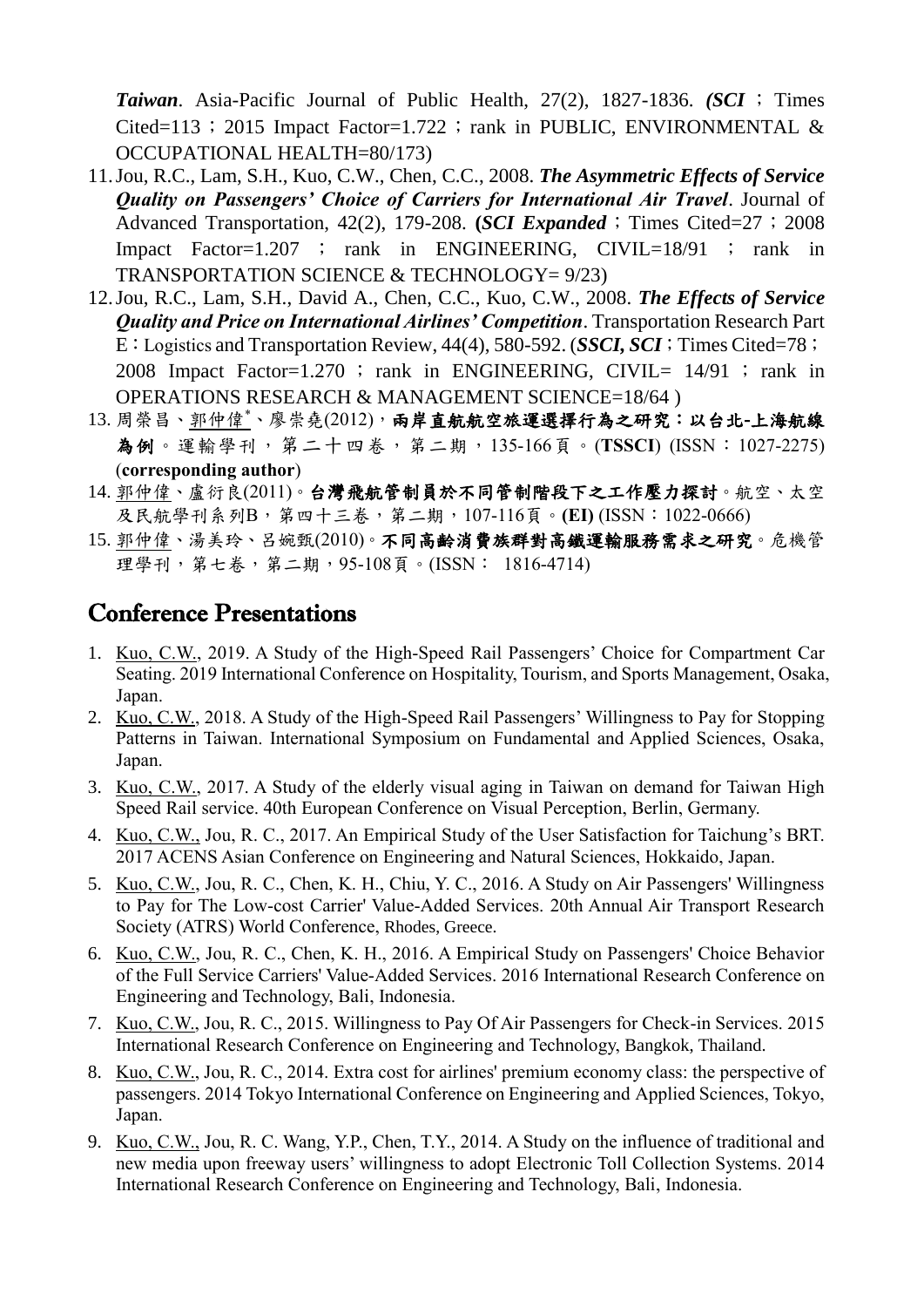- 10. Chen, T.Y., Jou, R. C., Chiou, Y. C., Kuo, C.W., 2014. Application of spike models to investigate the traffic accident compensation in Taiwan. 2014 International Research Conference on Engineering and Technology, Bali, Indonesia.
- 11. Kuo, C.W., Tang, M. L, Jou, R. C., 2013. A Study on Airline Passengers' Behavior Intention to Use Self Check-in Services. 17th Annual Air Transport Research Society (ATRS) World Conference, Bergamo, Italy.
- 12. Jou, R. C. Chen, T.Y., Kuo, C.W., 2013. The willingness to pay of economic class air passengers for a carbon-offset policy. 17th Annual Air Transport Research Society (ATRS) World Conference, Bergamo, Italy.
- 13. Chen, T.Y., Jou, R. C., Chiou, Y. C., Kuo, C.W., Lin Y. T., 2013. A Study on the Compensation of Road Traffic Crashes: An Approach Using Civil Court Verdicts. 2013 Road Safety and Simulation International Conference, Roma, Italy.
- 14. Kuo, C.W., Jou, R. C., Tang, M. L. Chen, T.Y., 2012. Applying loss aversion to assess the effect of air passenger' asymmetric responses to service quality on passengers' behavioral intentions: An empirical study in cross-strait direct flights. 15th meeting of the Euro Working Group on Transportation, Paris, France.
- 15. Kuo, C.W., Jou, R. C. Chen, T.Y., 2012. A Study on the influence of traditional and new media upon freeway users' willingness to adopt Electronic Toll Collection Systems. 15th meeting of the Euro Working Group on Transportation, Paris, France.
- 16. Kuo, C.W., Jou, R. C., Tang, M. L., 2012. Asymmetric response model for evaluating airline service quality: An empirical study in cross-strait direct flights. 16th Annual Air Transport Research Society (ATRS) World Conference, Tainan, Taiwan.
- 17. Kuo, C.W., Jou, R. C., Tang, M. L., 2011. A Study of Job Stress and Turnover Tendency among Air Traffic Controllers −The Mediating Effects of Job Satisfaction and Job Performance. 15th Annual Air Transport Research Society (ATRS) World Conference, Sydney, Australia.
- 18. Tang, M. L., Kuo, C.W.\*, 2010. Toward an Integrative Model for Consumer Behavior Regarding Mobile Commerce Adoption. Cyber C 2010: The 2nd International Conference on Cyber-Enabled Distributed Computing and Knowledge Discovery, Huangshan, China**. (Indexed by IEE INSPEC, EI)** (corresponding author)
- 19. 郭仲偉、邱意淳、周榮昌, 2018。旅客對親子臥艙加值服務願付價格之研究, 2018年中 華民國運輸年會暨學術論文國際研討會,台中。
- 20. 邱意淳、周榮昌、郭仲偉、陳科宏,2017。低成本航空旅客對於航空公司服務之選擇行 為研究:以台灣-日本為例,2017年中華民國運輸年會暨學術論文國際研討會,台北。
- 21. 郭仲偉、陳科宏、邱意淳、張逸柔、周榮昌,2016。提升大學生使用公共運輸之研究-以 大葉大學為例,2016 年中華民國運輸年會暨學術論文國際研討會,花蓮。
- 22. 郭仲偉、陳科宏、邱意淳、周榮昌,2015。旅客對低成本航空公司加值服務願付價格之 研究,2015 年中華民國運輸年會暨學術論文國際研討會,基隆。(獲得 104 年度中華民國 運輸年會「民航運輸與科技論文獎」)
- 23. 王又平、郭仲偉、周榮昌, 2014。旅客對航空公司碳抵銷計劃接受行為之探討, 2014年 中華民國運輸年會暨學術論文國際研討會,南投。
- 24. 郭仲偉、周榮昌、王又平,2013。航空旅客登機報到選擇行為之研究,2013 年中華民國 運輸年會暨學術論文國際研討會,宜蘭。
- 25. 郭仲偉、周榮昌、王又平、陳孜穎、湯美玲,2012。航空旅客對航空公司碳補償計劃接 受行為意向之研究,2012 年中華民國運輸年會暨學術論文國際研討會,台南。
- 26. 陳孜穎、周榮昌、邱裕鈞、郭仲偉,2012。交通事故賠償金額之研究─法院民事判決之 應用, 2012年中華民國運輸年會暨學術論文國際研討會, 台南。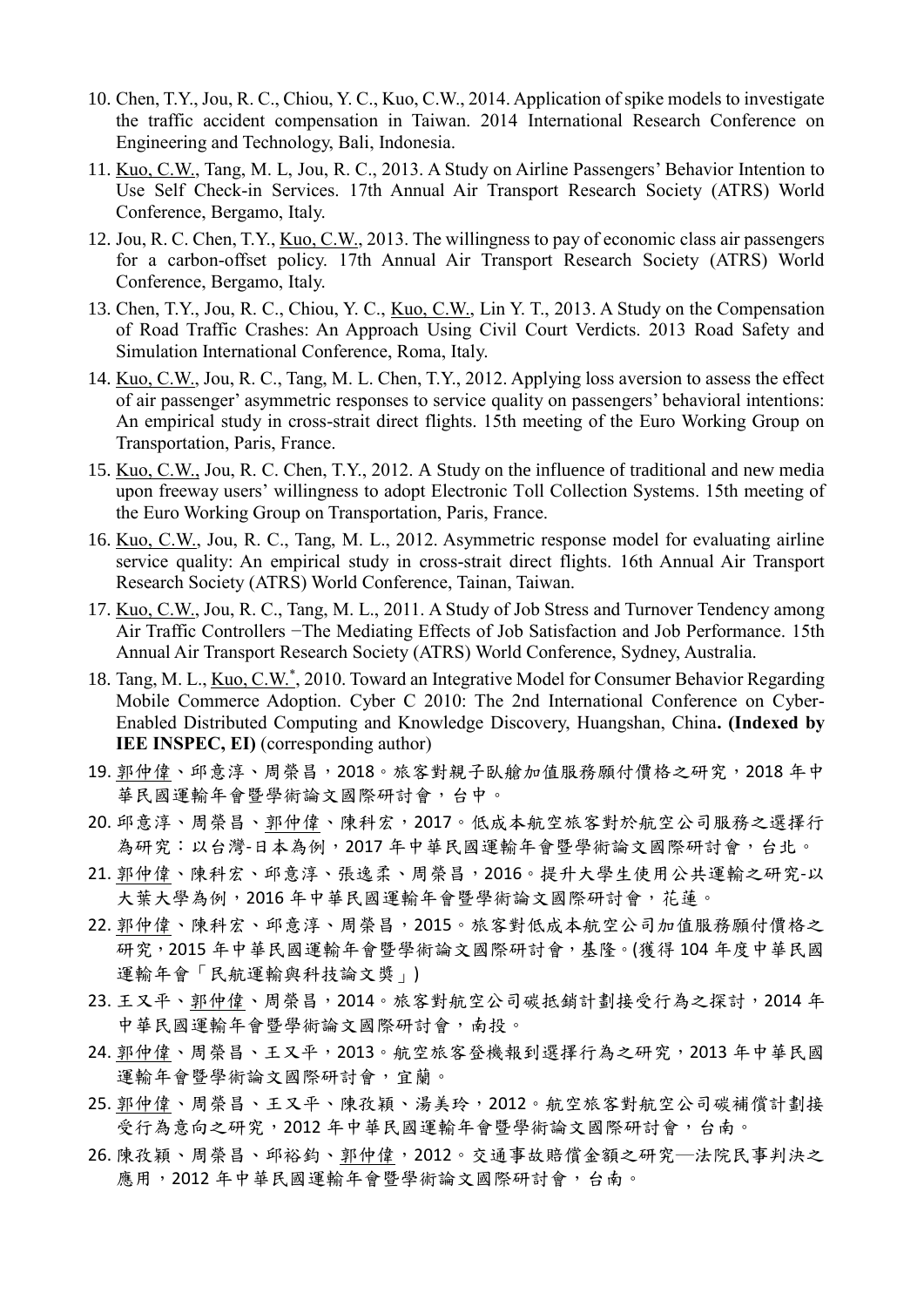- 27. 郭仲偉、湯美玲、周榮昌、陳昭瑜,2012。航空旅客使用自助報到服務行為意向之研究, 第十四屆休閒、遊憩、觀光學術研討會暨國際論壇議程,台東。
- 28. 郭仲偉、湯美玲、葉鈺菁、呂婉甄,2011。台灣航管員工作壓力之探討,2011 年海峽兩 岸觀光旅遊研討會,高雄。
- 29. 郭仲偉、陳淑娟、郭仕堯、王晟融,2011。台北捷運票證系統服務品質、滿意度與忠誠 度之研究,2011年中華民國運輸年會暨學術論文國際研討會,新竹。
- 30. 林淑雯、郭仲偉\*、周榮昌,2011。飛航管制員工作壓力、工作滿意、工作績效與離職傾 向關係之探討,2011年中華民國運輸年會暨學術論文國際研討會,新竹。
- 31. 蘇韋兆、周榮昌、郭仲偉\*,2011。高速公路通車後日月潭到訪者旅遊行為之研究,2011 年中華民國運輸年會暨學術論文國際研討會,新竹。
- 32. 郭仲偉、湯美玲,2010。服務品質、滿意度、企業形象與行為意向關係之研究-以高鐵高 齡者為例,2010年中華民國運輸年會暨學術論文國際研討會,台中。
- 33. 周榮昌、郭仲偉、廖崇堯, 2010。兩岸直航航空旅運選擇行為之研究:以台北-上海航線 為例,2010年中華民國運輸年會暨學術論文國際研討會,台中。
- 34. 郭仲偉、湯美玲、洪瑩育,2010。全球訂位系統之服務品質對旅行從業人員滿意度之影 響-以AMADEUS系統為例,2010年文化大學國際觀光餐旅休閒管理研討會,台北。

#### Services

#### Executive Editor

*Journal of Advanced Transportation(SCOPUS*、*SCIE)*;*Journal of the Chinese Institute of Transportation*

#### Reviewer

「*Transportation Research Part A: Policy and Practice (SSCI, SCI)*」、*Transportmetrica A: Transport Science (SCI)*」、「*Journal of Advanced Transportation (SCI)*」、「*Journal of Air Transport Management (SSCI)*」、「*Psychology, Health & Medicine (SSCI, SCI)*」、 「*International Journal of Mental Health Systems (SSCI)*」、「*The Service Industries Journal(SSCI)*」、「*Archives of Environmental and Occupational Health (SCI)*」、「*Travel Behaviour and Society*」、「*Human Resource Management Journal (SSCI)*」、「*Information Security Journal: A Global Perspectivel (SSCI)*」、「*Journal of Business Economics and Management (SSCI)*」、「*Accident Analysis & Prevention (SSCI)*」、「*Technology in Society(SSCI)*」、「*Research in Transportation Economics(SSCI)*」、「*Journal of Housing and the Built Environment (SCI)*」、「*International Journal of Medical Informatics(SCI)*」、 「*International Journal of Sustainable Transportation (SCI)*」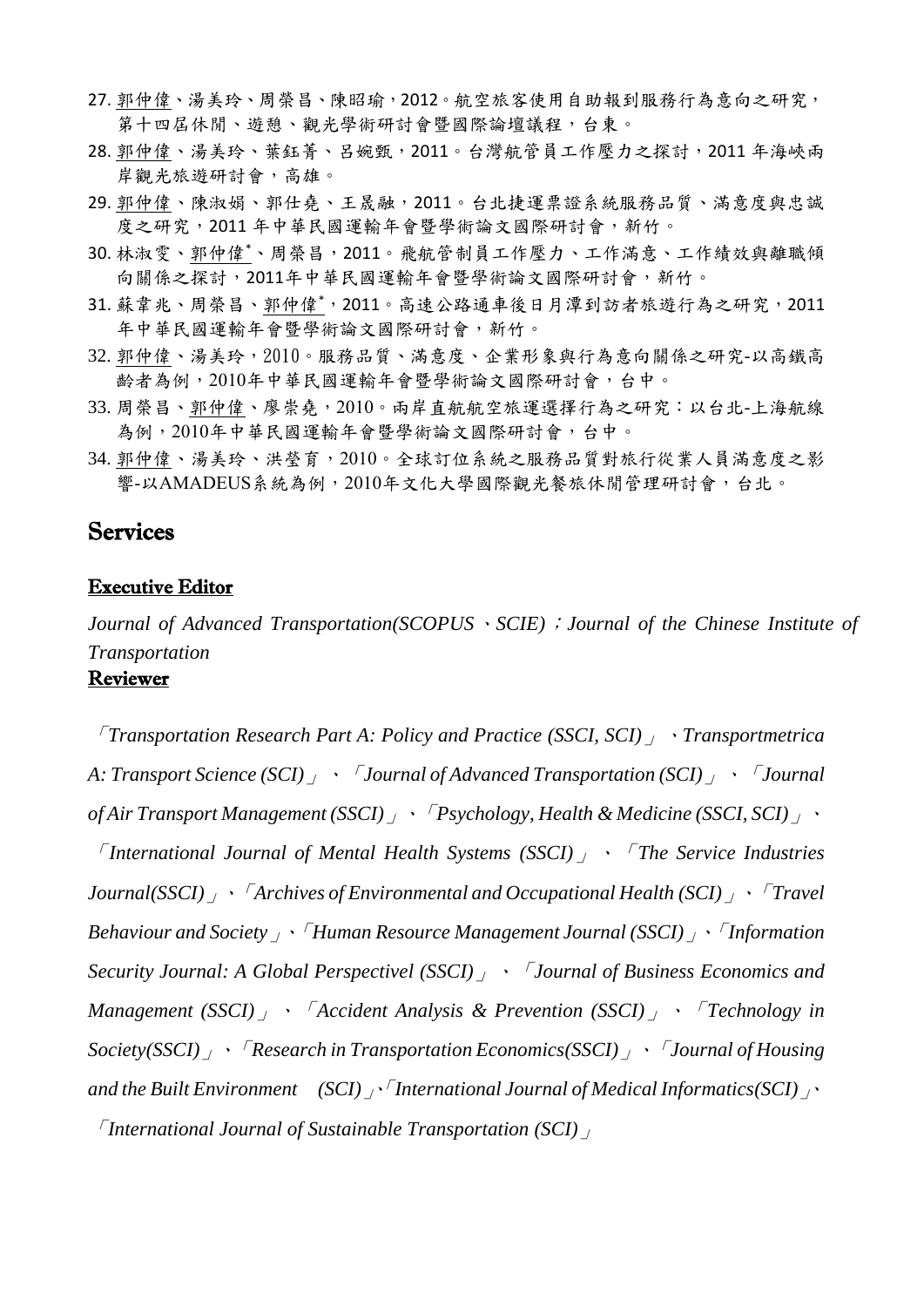## Programming and Tools

SPSS, AMOS, LIMDEP

# Awards or grants

| 2013-2016;2018-2019        | Aletheia University Annual Outstanding Research Award   |
|----------------------------|---------------------------------------------------------|
| 2014, 2016-2017, 2019-2020 | Ministry of Science and Technology Annual University    |
|                            | and College Subsidization for Outstanding Talent        |
| 2019                       | Research Project for Excellent Young Scholars, Ministry |
|                            | of Science and Technology.                              |
| 2015                       | The Transport Annual Civil Aviation Transportation and  |
|                            | Technology Paper Award                                  |

## Research Achievements and Relevant Presentations:

|               | 2021/8-2022/07 Could We Get Back to Normal After the Pandemic? Exploring the impacts     |
|---------------|------------------------------------------------------------------------------------------|
|               | of New Coronary Pneumonia (COVID-19) on people's transport behavior                      |
|               | and mode preferences. Commissioned by the Ministry of Science and                        |
|               | Technology. (MOST 110-2221-E-324-020-)                                                   |
|               | 2020/8-2021/12 Why Fly-Cruise? A Study of the Fly-Cruise Choice Behavior for Domestic    |
|               | and International Passengers Commissioned by the Ministry of Science                     |
|               | and Technology. (MOST 109-2410-H-324-009-)                                               |
|               | 2020/8-2023/7 A Study of Seat Bidding Beheviour for International Airlines. Commissioned |
|               | by the Ministry of Science and Technology. (MOST 109-2221-E-260-002-                     |
|               | MY3)                                                                                     |
| 2019/8-2021/1 |                                                                                          |
|               | Stuck in a Cramped Seat and Want to Get a Flight Upgrade? A Study of                     |
|               | the Seat Bidding Choice Behavior for Air Passengers. Commissioned by                     |
|               | the Ministry of Science and Technology. (MOST 108-2628-H-156-001-                        |
|               | SSS                                                                                      |
|               | 2018/8-2019/10 A Study of the High-Speed Rail Passengers' Choice Behavior and            |
|               | Willingness to Pay for Compartment Car Seating in Taiwan.                                |
|               | Commissioned by the Ministry of Science and Technology. (MOST 107-                       |
|               | 2410-H-156-008-SSS)                                                                      |
|               | 2017/8~ 2018/7. A Study of the High-Speed Rail Passengers' Choice Behavior and           |
|               | Willingness to Pay for Stopping Patterns in Taiwan. Commissioned by the                  |
|               | Ministry of Science and Technology. (MOST 106-2221-E-156-004-)                           |
|               |                                                                                          |
|               | 2016/8~ 2017/7. A Study of the Family Couch Choice Behavior for Air Passenger.           |
|               | Commissioned by the Ministry of Science and Technology. (MOST 105-                       |
|               | $2221 - E - 156 - 002 -$                                                                 |
|               |                                                                                          |